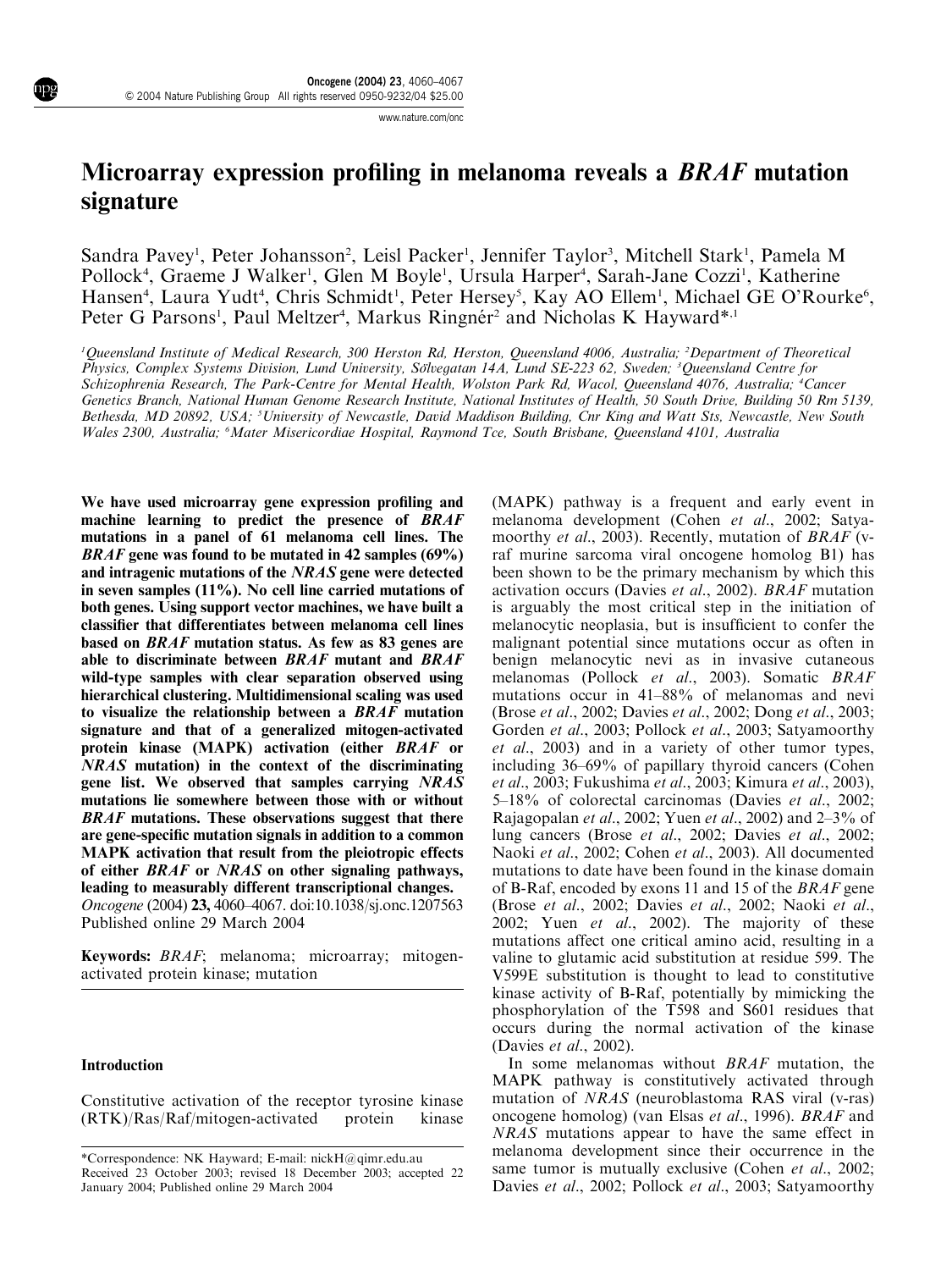et al., 2003). A similar situation has also been observed in thyroid (Kimura et al., 2003), lung (Brose et al., 2002; Davies et al., 2002; Naoki et al., 2002) and colon cancers (Davies et al., 2002; Rajagopalan et al., 2002; Yuen et al., 2002), where BRAF and RAS mutations are seldom found in the same tumor. In the few exceptional colon (Davies et al., 2002; Yuen et al., 2002) and lung cancers (Brose et al., 2002; Davies et al., 2002) in which both BRAF and RAS mutations occur, the mutations in BRAF never include the V599E change (Davies et al., 2002; Yuen et al., 2002), indicating that substitutions elsewhere in B-Raf may not have the same potency in activating the MAPK pathway.

Recently, microarray gene expression profiling has been used to develop a number of phenotypic models that predict the activity of various oncogenic signaling pathways, including those emanating from the activation of Ha-ras, c-myc and members of the E2F family of transcription factors (Huang et al., 2003). The models were extremely accurate in assigning the activation status of various oncogenic pathways after the infection of murine embryonic fibroblasts with oncogene-expressing adenoviruses. Similar discrimination was seen between mammary tumors that arose in mice carrying either MYC or HRAS transgenes driven by the MMTV promoter. These findings indicate that oncogene activation can lead to highly specific and lasting gene expression changes.

Supervised analysis methods are very powerful for classification and prediction of cancer gene expression profiles into predefined classes (Golub et al., 1999; Simon *et al.*, 2003). In these methods, expression data from cancer samples, together with knowledge about which class each sample belongs to, are used to construct a classifier (prediction rule). The accuracy of the classifier is evaluated on independent samples that were neither used to select genes to include in the classifier nor to construct the prediction rule. Recently, supervised machine learning methods such as artificial neural networks and support vector machines (SVMs) have been used to classify cancer expression profiles (Furey et al., 2000; Khan et al., 2001). Here, we have used expression profiling and SVM learning as a tool to predict the presence of BRAF activating mutations in a panel of melanoma cell lines.

# Results

## Mutation data

Mutation status of BRAF and NRAS was determined for each cell line (see Supporting Table 2 in Supplementary Material at the following URL: http://www. qimr.edu.au/research/labs/nickh/Pavey-et-al-Supporting-Information.pdf). The following mutations were detected:

## BRAF

Four amino-acid substitutions were detected in exon 15 and none were observed in exon 11. At nucleotide

positions 1786 and 1787, a transition of a  $C > T$  and a  $T>C$ , respectively, led to a substitution at codon 596 (L596S). At nucleotide position 1786, a transversion of a  $C > G$  led to a substitution at codon 596 (L596V). At nucleotide positions 1795 and 1796, a transition of a  $G>A$  and transversion of a T  $>A$ , respectively, led to a substitution at codon 599 (V599K). At nucleotide position 1796, a transversion of  $T>A$  led to a substitution at codon 599 (V599E). In the panel of 61 cell lines, L596S, L596V and V599K each occurred once  $(1.6\%)$ . The V599E mutation occurred at a frequency of 69% (42/61).

# NRAS

Two amino-acid substitutions were detected in exon 1. At nucleotide position 34, a transition of a  $G > A$  led to a substitution at codon 12 (G12S) and at nucleotide position 37, a transversion of a  $G > C$  led to substitution at codon 13 (G13R). Both mutations occurred once  $(1.6\%)$ . In exon 2, three amino-acid substitutions were detected affecting codon 61. At nucleotide position 181, a transversion of a  $C > A$  led to a  $O61K$  substitution. At nucleotide position 182, a transversion of an  $A > T$  and a transition of an  $A > G$  led to  $O61L$  and  $O61R$ substitutions, respectively. Q61K, Q61L and Q61R mutations occurred at frequencies of  $1.6\%$  (1/61), 6.5% (4/61) and 3.3% (2/61), respectively. In one cell line, MM649, NRAS was homozygously deleted.

## Supervised gene selection

The first pass of analysis used a supervised approach, based on a nonparametric method to determine differential gene expression between samples with BRAF or NRAS mutations and wild-type samples. We used all 61 cell lines in each analysis. Using the Mann–Whitney U-test, we expect 50 of the 5041 filtered clones to have a P-value of less than 0.01 by chance. The BRAF mutant versus BRAF wild-type supervised analysis yielded 135 clones from the filtered list with  $P < 0.01$  (see Supporting Table 3), and the NRAS mutant versus NRAS wild-type analysis yielded 48 clones (see Supporting Table 4). The overlap between these BRAF and NRAS lists was 19 clones (see Supporting Table 4). The combined genotype of having either BRAF or NRAS activating mutations versus wild type for both NRAS and BRAF yielded 37 clones at  $P < 0.01$ .

## Supervised classification

We used the receiver operating characteristic (ROC) curve area to measure the prediction performance on samples not used to train the classifier. For the SVM committee that discriminates cell lines according to  $BRAF$  mutation status, we got an area of  $82\%$ (Supporting Figure 1). Regardless of the number of samples in each class, a random classifier will on average result in an area of 50% (ideally the area is 100%). When we performed the same analysis with randomly permuted sample labels, we got better or equal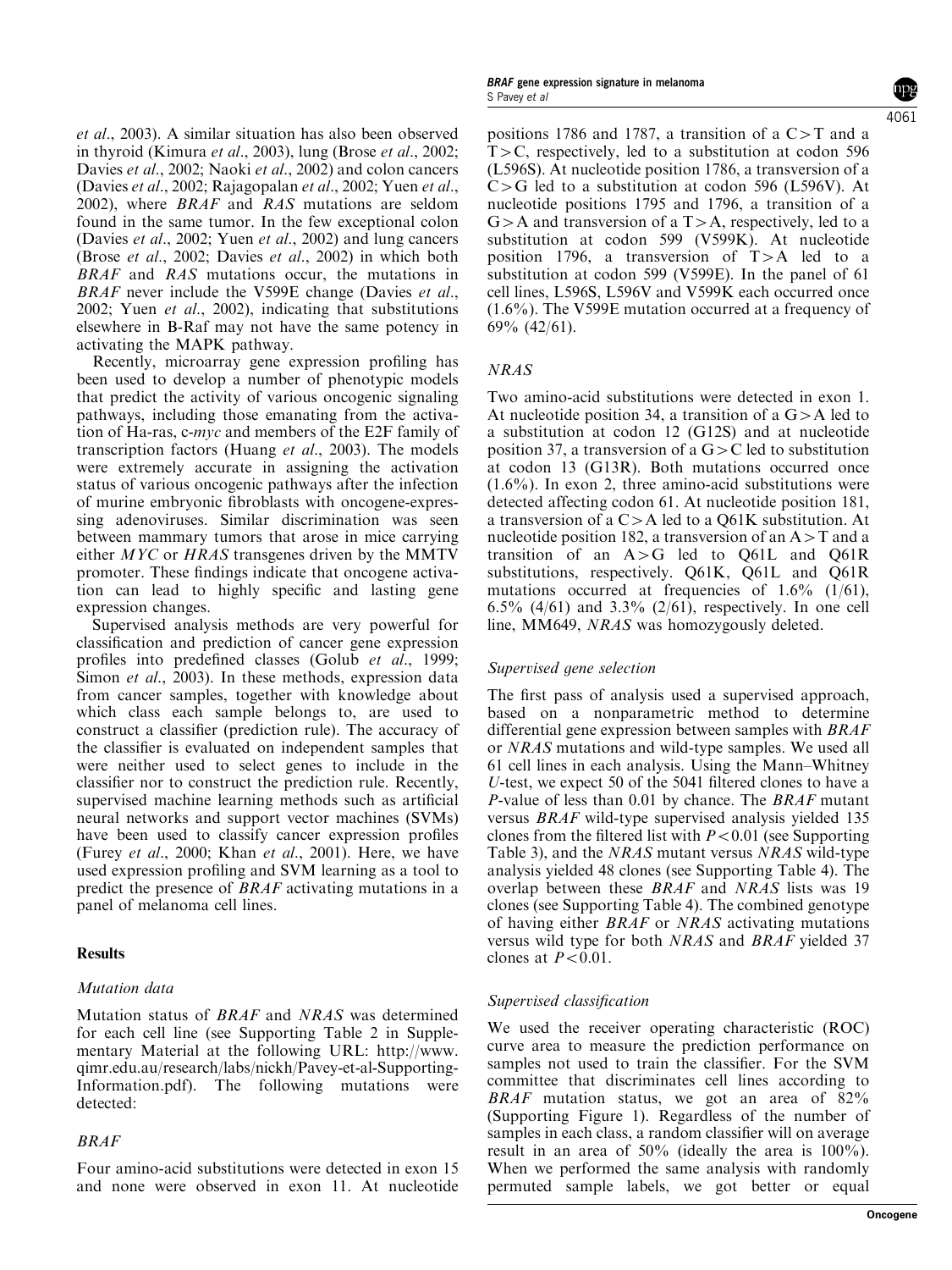

Figure 1 Prediction performance from SVM classification of BRAF mutation status. SVM prediction performance, as measured by the ROC area, of BRAF status using varying numbers of topranked genes as input to the SVMs. Black curve – ROC area as a function of the number of top-ranked genes used; gray curve – results obtained when selecting the same number of genes randomly from the filtered data set; dotted gray curves – one standard deviation from the average random result

performance only 29 times out of 10 000 replicates  $(P = 0.0029)$ , which strongly suggests that there was no overfitting in our classification procedure. Hence, there is a strong correlation between gene expression profiles and  $BRAF$  status that can be used to predict significantly the status of samples not used to train the classifier.

Next, we ranked the genes (refer to Supporting Table 3) and built a new classifier using only the N top-ranked genes (see Materials and methods). In addition, we built a classifier based on N randomly selected genes. Performing this for different values of  $N$ , we got a significantly better performance using genes from the ranking than from random selections (Figure 1). The difference was most significant when we used a small number of genes. This conclusion is expected since choosing more random genes increases the number of selected top-ranked genes. Hence, it is probable that we had some overlap between the 100 genes selected by random and the 100 top-ranked genes. Using the top 80 genes, we get a performance of similar quality as when using all the genes. Thus, to get a list of BRAF discriminatory genes, we selected genes that were ranked in the top 80 by at least 25% of the SVMs, which resulted in a total of 83 genes (Figure 2 and Supporting Table 5).

Hierarchical clustering using these 83 BRAF discriminatory genes was performed in both the sample and clone dimensions (Figure 2). This provided clear clustering of the cell lines carrying BRAF activating mutations. The relationships of the genotype classes are further illustrated in a multidimensional scaling (MDS) visualization (Figure 3). This plot again demonstrated clear discrimination between the samples carrying

BRAF activating mutations to samples wild type for BRAF, while allowing observation of the samples carrying the NRAS mutation as lying somewhere between the BRAF wild-type and the BRAF mutated samples.

## Quantitative RT–PCR (qRT–PCR)

To assess the reliability of the array hybridization results, transcript levels of nine differentially expressed genes were measured using qRT–PCR analysis. Intraand interassay variation was 2.9 and 6.8%, respectively, and the qRT–PCR duplicate assays had a coefficient of variation less than 0.05. The concordance between the qRT–PCR and the microarray expression levels was determined (Figure 4) for each of the genes validated (see Supporting Tables 6a–i for raw data) as follows: for each gene expression ratios determined by microarray analysis and qRT–PCR were grouped into three 'bins', defined as upregulated genes  $(>2.0$ -fold expression ratio), genes with equal expression (within 0.5- to 2.0 fold) and downregulated genes  $(<0.5$ -fold). When microarray and qRT–PCR expression ratios were in the same 'bin', the methods were regarded as concordant. The two methods were highly concordant, with an average of 75% concordance between genes upregulated in association with a BRAF mutation, and 79% for genes downregulated in BRAF mutant samples. The lack of concordance between a small proportion of the samples may be due to a number of possible factors, including minor divergence between replicate spots on the microarray, variation in distribution and intensity of pixels within each spot or lack of dynamic range across expression levels in microarray data in comparison to the qRT–PCR expression range. Fold changes in transcript levels were generally more compressed using microarrays, in agreement with previous reports (Rajeevan et al., 2001; Chuaqui et al., 2002).

# Discussion

Mutation status of BRAF and NRAS was determined for 61 melanoma cell lines. BRAF mutations were detected in 44 samples (72%). All mutations occurred in exon 15 and all but three resulted in a V599E substitution. NRAS activating mutations were found in nine samples and another cell line had a homozygous deletion of this gene. No cell line with a BRAF mutation also carried an intragenic mutation of NRAS, in keeping with previous reports that have found RAS and BRAF mutations to be almost mutually exclusive in a variety of cancer types (Brose et al., 2002; Cohen et al., 2002; Davies et al., 2002; Naoki et al., 2002; Yuen et al., 2002; Kimura et al., 2003; Pollock et al., 2003; Satyamoorthy et al., 2003).

Using SVMs, we have built a classifier that based on gene expression profiles discriminates between melanoma cell lines according to whether they carry mutations in BRAF. As few as 83 genes are able to discriminate between *BRAF* mutant and *BRAF* wild-type cell lines.

4062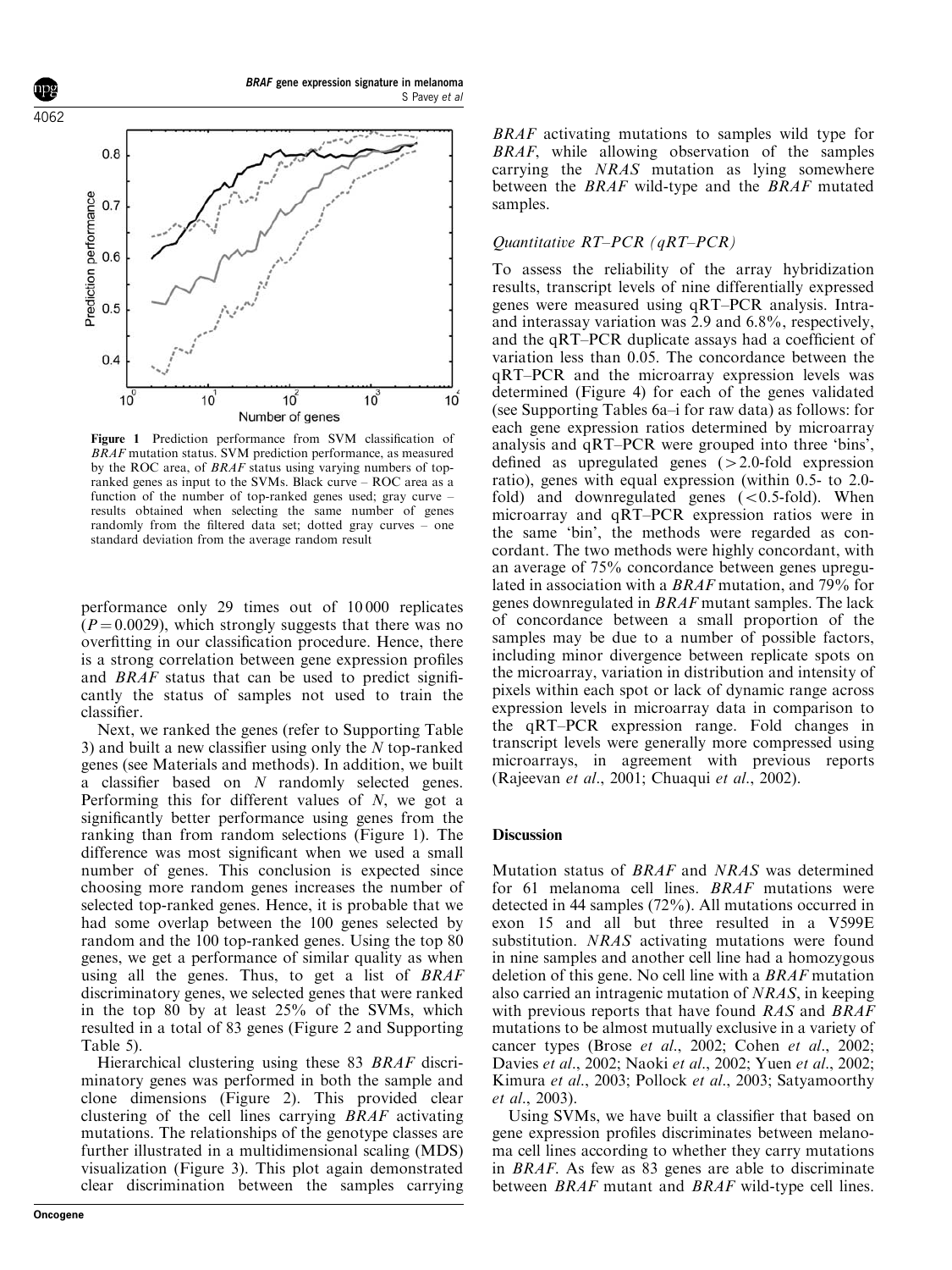BRAF gene expression signature in melanoma S Pavey et al



Figure 2 Hierarchical clustering of 61 melanoma cell lines and genes, using the BRAF discriminatory genes ( $n = 83$ ). Spearman's correlation was used to cluster samples and genes based on centralized data. Expression ratios (see color scale bar) used to color the dendrogram were derived from normalized values. Branches pertaining to individual cell lines carrying a BRAF mutation are colored blue (BRAF mutant/NRAS wild type), cell lines carrying an NRAS mutation colored green (NRAS mutant/BRAF wild type) and cell lines that are wild type at both loci colored red. Asterisks in the GenBank accession column refer to probes where no data were obtained during sequence validation by the array manufacturer (refer to http://www.microarray.ca/support/glists.html)

Hierarchical clustering using these discriminatory genes gives good separation of the samples (Figure 2). Initially, we considered there might be a common MAPK activation signature (resulting from either BRAF or NRAS mutation); however, we found no overabundance of discriminatory genes for the combined group of samples having either BRAF or NRAS mutations. Furthermore, we built SVMs for discriminating samples with mutation of either BRAF or NRAS from samples being wild type for both BRAF and NRAS, and obtained results comparable to random predictions. Moreover, using MDS, we found clear separation of BRAF mutant samples and samples wild type for both BRAF/NRAS, and observed a tendency that NRAS mutant samples generally clustered between these two groups. This observation suggests that there may be some genes that specifically discriminate between the three genotypic classes, but more samples are required to establish a specific NRAS mutation

signature. Nonetheless, our findings suggest that the transcriptional consequences resulting from mutation of BRAF or NRAS are different, presumably through their differential capacity to receive input signals and transduce them through various effectors. Indeed, since all cell lines were grown in the presence of serum at the time of RNA extraction (hence the MAPK pathway would be expected to be constitutively activated in every line), the genes that discriminate BRAF or NRAS mutant cells are independent of this common MAPK activation. This notion implies that some of the genes on the BRAF discriminating gene list may not necessarily be the direct targets of the transcription factors (e.g. Elk-1) that are ultimately activated by MAPKs. This hypothesis has important ramifications for the development on new melanoma treatments, as it would open up the possibility of identifying novel therapeutic targets outside of the MAPK pathway that could be used to treat melanomas carrying BRAF mutations. In a highly

4063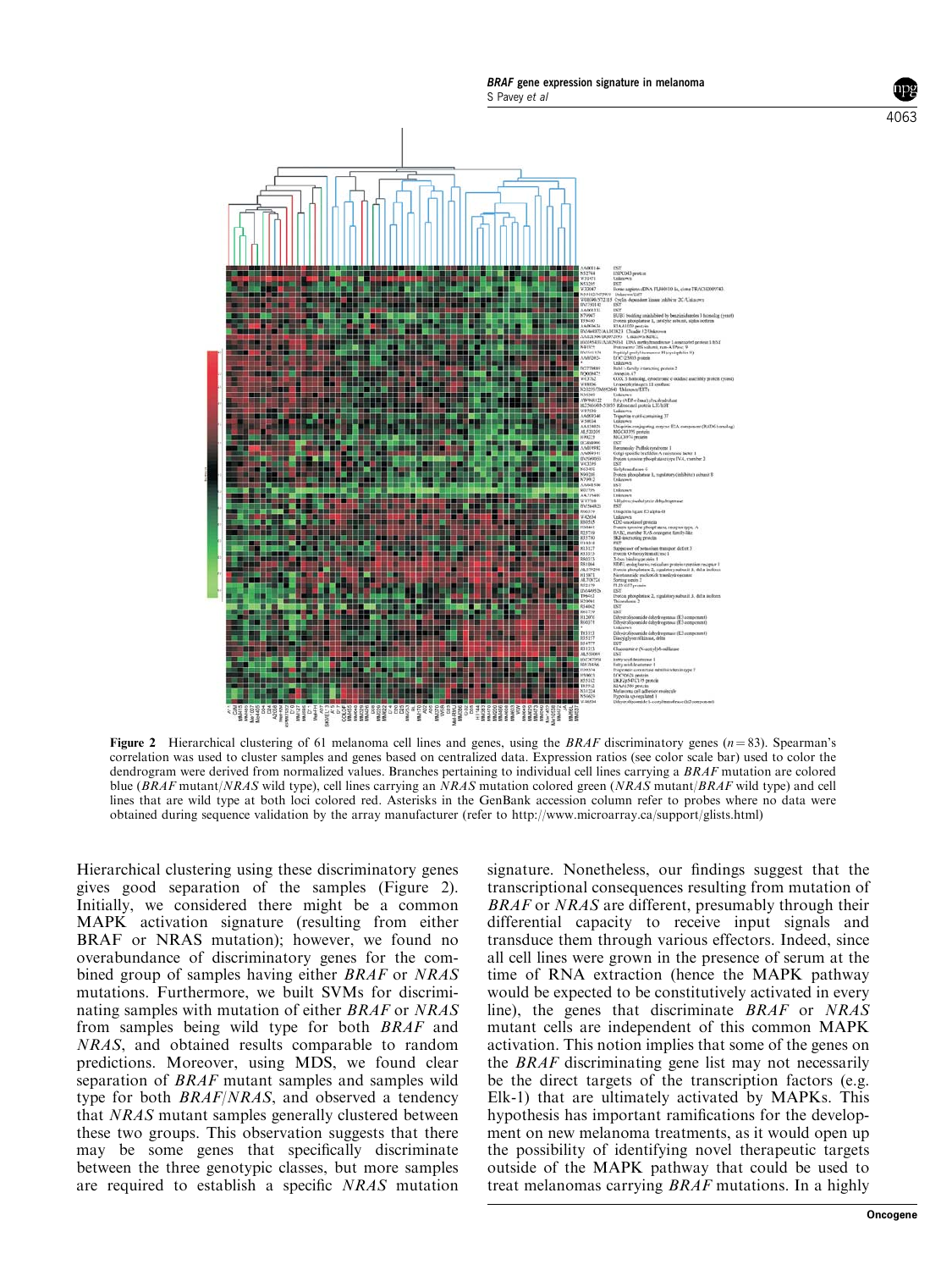

Figure 3 MDS plot using the *BRAF* discriminatory genes ( $n = 83$ ). Each spot represents an individual sample, with cell lines carrying a BRAF mutation colored blue (BRAF mutant/NRAS wild type), cell lines carrying an NRAS mutation colored green (NRAS mutant/ BRAF wild type) and cell lines that are wild type at both loci colored red



Figure 4 Concordance between gene expression levels measured by microarrays and qRT–PCR. Gene expression levels obtained using microarrays were confirmed by qRT–PCR for nine different transcripts. Concordance was deemed to occur if the gene expression ratios (relative to the reference sample) were assessed to be within the same 'bin', namely, upregulated  $(>2.0\text{-}fold$ upregulated); roughly equal (within 0.5- to 2.0-fold); or downregulated  $(<0.5$ -fold), by both methods. Samples for which expression ratios fell into separate bins for each method were regarded to be nonconcordant. The percentage of samples concordant between the two methods are shown for each gene. Genes with a higher average expression in BRAF mutant samples compared to wild-type samples are denoted by open bars and genes that have a lower average expression in BRAF mutant samples compared to wild-type cell lines are shown as solid bars

analogous situation to that we have described here, Huang et al. (2003) built expression models to predict the activation status of E2F1, E2F2 and E2F3, and showed that the models could readily discriminate between the activation of these three very closely related transcription factors.

Of the 83 BRAF discriminatory genes, 42 have known function and the remainder encode hypothetical proteins or are simply ESTs. Notably, five of the known genes encode phosphatases, enzymes with key functions in regulating signal transduction pathways. PTPRA for example, is a member of the protein tyrosine phosphatase (PTP) family involved in regulating cell cycle transition from G2 phase to mitosis and has been shown to dephosphorylate and activate Src family tyrosine kinases (Mustelin and Hunter, 2002). PTPRA has also been implicated in the regulation of integrin signaling, cell adhesion and proliferation (Zheng et al., 1992; Harder et al., 1998; Zheng and Shalloway, 2001). The higher expression levels seen in BRAF mutant samples supports a role for PTPRA in melanoma cell proliferation.

While space prohibits the discussion of all named genes on the discriminating list, brief summaries of few key genes that have biological relevance to melanoma follow. ANXA7 is a member of the annexin family of  $Ca<sup>2+</sup>$ -dependent phospholipid-binding proteins and has a postulated role in suppressing prostate cancer (Srivastava et al., 2001). We found reduced ANXA7 mRNA expression in BRAF mutant samples, supporting a similar tumor suppressor role for *ANXA7* in melanoma. The related ANX1 and ANX6 have also been assigned tumor suppressor roles in other cancer models (Bastian, 1997), including a loss of ANX6 expression during progression from benign to malignant melanoma (Francia et al., 1996).

The gene encoding melanoma cell adhesion molecule (MCAM/MUC18/CD146) was found to be expressed at higher levels in BRAF mutant samples. MCAM functions as a  $Ca^{2+}$ -independent cell adhesion molecule involved in homotypic and heterotypic adhesion between melanoma cells and endothelial cells, respectively (Johnson et al., 1997; Shih et al., 1997). Our data are consistent with higher expression of MCAM being associated with increased tumor growth and metastatic potential of melanoma cells (Luca et al., 1993; Xie et al., 1997).

The SKI protein has been implicated as a key regulator of melanoma tumor progression (Medrano, 2003). Ski-interacting protein (SKIP), together with SKI, interacts with pRb, resulting in the repression of pRb-induced cell cycle arrest (Prathapam et al., 2002). We found generally increased SKIP expression in *BRAF* mutant samples, suggesting the possibility of abrogated pRb activity with concomitant cell cycle progression in BRAF mutant melanomas.

The genes encoding the E2 (DLAT) and E3 (DLD) components of pyruvate dehydrogenase were in the top 83 ranked discriminating genes. Both genes showed increased mRNA expression in BRAF mutant samples, which may reflect altered energy production in melanoma cells carrying these mutations.

A number of microarray studies in various types of cancer have identified gene expression patterns indicative of the mutational activation of oncogenic pathways or inactivation of tumor suppressor pathways. Typical examples include signatures underlying germline BRCA1 or BRCA2 mutations in breast (Hedenfalk et al., 2001) and ovarian cancer (Jazaeri et al., 2002), as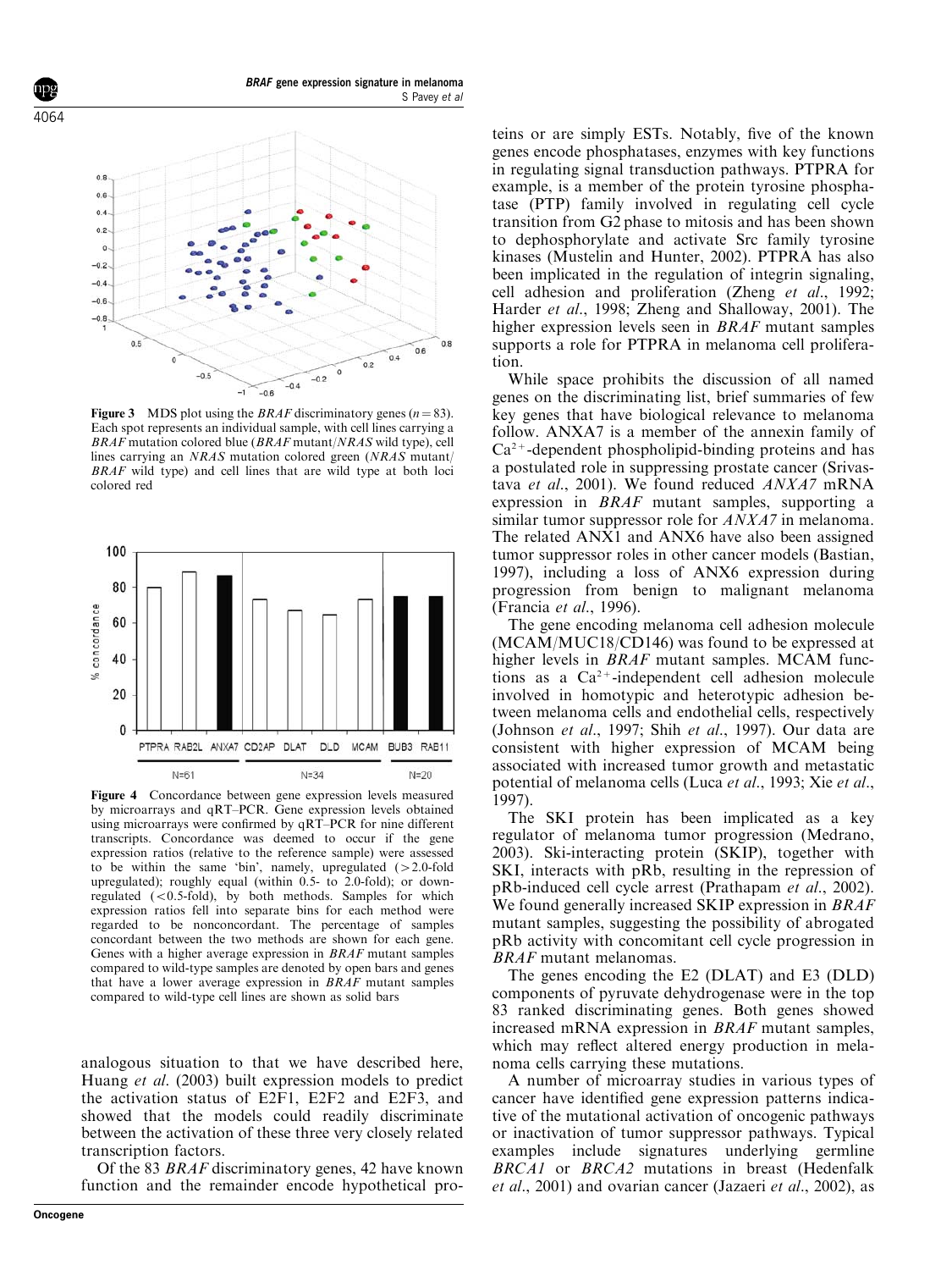well as somatic mutations of TP53 in breast cancer (Sorlie et al., 2001), and a variety of mutations/ translocations in T-cell acute lymphoblastic (Ferrando et al., 2002) or acute myeloid leukemia (Schoch et al., 2002). The work we have presented in this study has led to the identification of an expression signature that predicts BRAF mutation status in melanoma. While this finding points to underlying structure in global gene expression profiles, it is only through further analysis of the individual genes that discriminate between mutated and wild-type samples that we may hope to better understand the molecular events controlling melanoma development. Importantly, some of the genes on the BRAF discriminating gene list may prove to encode useful new therapeutic targets to treat melanomas carrying BRAF mutations.

#### Materials and methods

### Cell culture and RNA extraction

A panel of 61 melanoma cell lines derived from cutaneous melanomas or nodal metastases were used. Of these, 38 cell lines have been described previously (Castellano et al., 1997). Of the remaining lines, the series A2–A15 and D4–D25 were established by Dr Christopher Schmidt, Professor Kay Ellem, Professor Michael O'Rourke and co-workers; ME1007, ME1402, ME4405, ME10538, Mel-FH, Mel-RM and Mel-RMUwere established by Professor Peter Hersey and coworkers, and MM470, MM537 and MM629 were established by Dr Peter Parsons and co-workers. All cell lines were cultured in RPMI1640 in the presence of 10% fetal bovine serum from the same batch. Total RNA was extracted using Qiagen RNeasy Midi-kits from cells in log phase growth at 70% confluency lysed directly on the plate. Cell lysates were stored at  $-70^{\circ}$ C until extraction, which was carried out as per the manufacturer's instructions (further information is available as Supporting Text 1).

## Genotyping of cell lines

Since all BRAF mutations to date have been reported to occur in exons 11 and 15 (Brose et al., 2002; Davies et al., 2002; Naoki et al., 2002; Yuen et al., 2002), each line was screened for variants in these exons by PCR sequencing. NRAS was also screened for mutations in codons 12, 13 and 61, which have been found previously to activate the potential of NRAS to transform cultured cells (Schleger et al., 2000) and have been found in a variety of human tumors including melanomas (van Elsas et al., 1996). For further information refer to Supporting Text 2.

#### Microarray probe preparation, hybridization and scanning

Each sample was cohybridized on the arrays together with that of a common reference cell line, MM329, derived from a primary melanoma and which is wild type for BRAF, NRAS and *CDKN2A*. Probes were prepared using  $40 \mu$ g of RNA for test samples and  $50 \mu g$  of reference RNA. RNA was reverse transcribed into fluorescently labeled cDNA by direct dye incorporation, using Cy5-dUTP in the test samples, and Cy3 dUTP in the reference. Each sample was hybridized to commercially available cDNA arrays printed on glass slides by the Microarray Centre, University Health Network, Ontario, Canada (http://www.microarrays.ca). The slides were Human

4065

19K Arrays (v2.0) containing 19 008 human ESTs, derived by PCR amplification of inserts, representing 18 107 separate cDNAs spotted in duplicate across two slides. Details of clone identity and sequence verification are available at http:// www.microarray.ca/support/glists.html. Hybridization was carried out at  $42^{\circ}$ C for 16–18 h, and the slides were washed according to the manufacturer's protocol. The chips were scanned by a GMS418 confocal scanner (Affymetrix/GeneticMicrosystems) with SoftMax Pro software to obtain raw images. Refer to Supporting Text 3 for further information.

#### Microarray data analysis

Expression profiles from the 61 cell lines were used in each analysis. Raw images were imported into ImaGene v4.2 (BioDiscovery), and mean pixel intensities were extracted and spots with poor/absent signal were flagged. For each clone, the logarithm of the ratio between the intensity in the sample (red) channel and the reference (green) channel was averaged over the duplicates and used as the expression value for the clone. As saturated and low-intensity data tend to be noise dominated, we used quality control criteria that required clones to have all four intensities (red and green for both duplicates) between 50 and 64 000 fluorescence units. Of 19 200 clones in duplicate, 5041 survived this filter across all 61 samples. The data were centralized sample by sample such that the average expression value for a sample was zero. MDS analysis was performed as described by Khan et al. (2001) in three dimensions using Euclidean distance measures. Hierarchical clustering was performed on data centralized such that the average expression for each gene was zero using Gene-Spring v5.0 (Silicon Genetics, Redwood City, CA, USA) with default settings. Data analysis incorporating mutation status and expression data from each cell line were undertaken by supervised analysis methods (outlined below).

#### Supervised gene selection

The filtered set of clones was investigated for clones that displayed statistically significant differences between the two BRAF genotype groups (BRAF wild type and BRAF mutant) and the two NRAS genotype groups (NRAS wild type and NRAS mutant). For this purpose, a supervised approach using the Mann–Whitney U-statistic was used to generate a list of clones that satisfied statistical significance between genotype groups to a P-value of less than 0.01. The Mann–Whitney Ustatistic has been demonstrated to be robust and conservative (low Type I error) in its application to the identification of discriminatory genes from expression data (Troyanskaya et al., 2002).

#### Supervised classification

We used linear maximal-margin SVMs (Cristianini and Shawe-Taylor, 2000) to classify the samples according to mutational status. SVMs were trained in a threefold crossvalidation scheme, in which samples were randomly split into three groups, and two groups were used for training an SVM and the remaining group was used for validation. This was repeated three times such that each group (and consequently each sample) was used for validation once. A committee of SVMs was created by repeating this entire procedure 10 times. Hence, for each sample there were 10 SVMs for which the sample was not used in the training. The average of the outputs from these 10 SVMs was used as prediction output for the sample.

We used the ROC curve area (Hanley and McNeil, 1982) to measure the prediction performance of the SVM committee.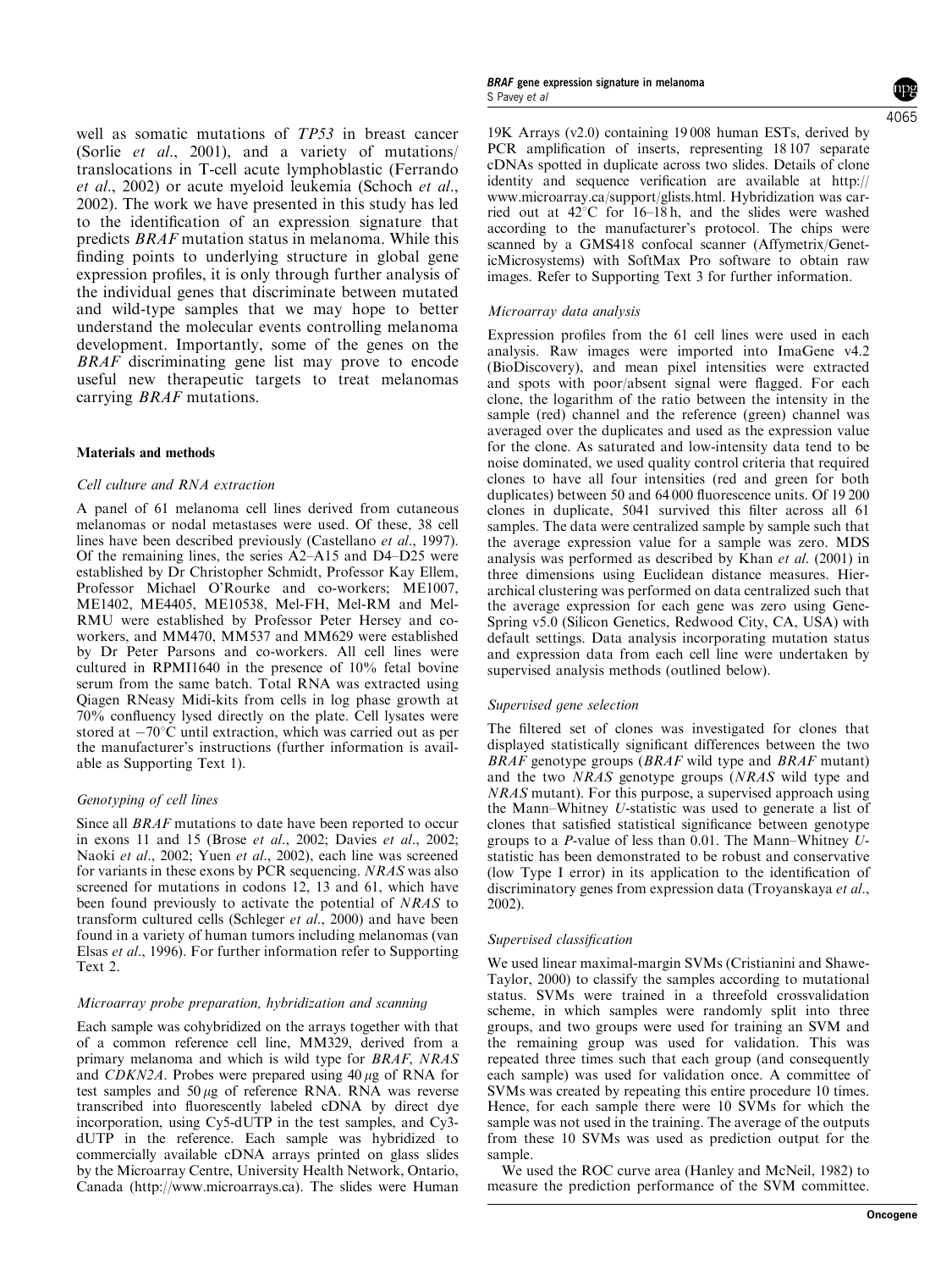As we used linear maximal-margin SVMs that have no usertunable parameters, the risk of overfitting in our crossvalidation procedure was small. Nevertheless, in order to rule out overfitting and to validate the significance of the performance of the committee, we performed a random permutation test. We randomly relabeled the samples keeping the class proportions, and with these new labels performed the full crossvalidation procedure described above. This was carried out for 10 000 random sample labelings and an empirical probability distribution of the ROC curve area with random labels was generated. Using this probability distribution, the actual ROC area was assigned a P-value corresponding to the probability to obtain this prediction performance or better under the null hypothesis of gene expression patterns randomly associated with the classes.

Next, we ranked the genes using the Mann–Whitney statistic and investigated how many genes were needed to get good performance. For each SVM, genes were ranked based on a Mann–Whitney test applied only to the subset of samples used when training the SVM. Since we have a total of 30 SVMs, this results in 30 ranks assigned to each gene, one for each SVM. To achieve a consensus gene ranking, we used the 25th percentile of these 30 ranks.

To check the significance of the gene ranking the crossvalidation procedure was redone using only the top  $N$  genes from the rankings. Here, we used the individual gene ranking for each of the 30 SVMs. Thus, the validation samples were not used in the selection of genes to use in the training and there was no information leak. We did this classification for different numbers of top-ranked genes in steps from using only one gene to using all 5041 genes. In addition, we checked the performance of the crossvalidation when we randomly selected  $N$  genes for each SVM committee. For each  $N$  we did this random selection 100 times.

# Quantitative RT–PCR

To further confirm the validity of the microarray expression data, the mRNA levels of nine unique transcripts selected from

## References

- Bastian BC. (1997). Cell Mol. Life Sci., 53, 554–556.
- Brose MS, Volpe P, Feldman M, Kumar M, Rishi I, Gerrero R, Einhorn E, Herlyn M, Minna J, Nicholson A, Roth JA, Albelda SM, Davies H, Cox C, Brignell G, Stephens P, Futreal PA, Wooster R, Stratton MR and Weber BL. (2002). Cancer Res., 62, 6997–7000.
- Castellano M, Pollock PM, Walters MK, Sparrow LE, Down LM, Gabrielli BG, Parsons PG and Hayward NK. (1997). Cancer Res., 57, 4868–4875.
- Chuaqui RF, Bonner RF, Best CJ, Gillespie JW, Flaig MJ, Hewitt SM, Phillips JL, Krizman DB, Tangrea MA, Ahram M, Linehan WM, Knezevic V and Emmert-Buck MR. (2002). Nat. Genet., 32, 509–514.
- Cohen C, Zavala-Pompa A, Sequeira JH, Shoji M, Sexton DG, Cotsonis G, Cerimele F, Govindarajan B, Macaron N and Arbiser JL. (2002). Clin. Cancer Res., 8, 3728–3733.
- Cohen Y, Xing M, Mambo E, Guo Z, Wu G, Trink B, Beller U, Westra WH, Ladenson PW and Sidransky D. (2003). J. Natl. Cancer Inst., 95, 625–627.
- Cristianini N and Shawe-Taylor J. (2000). An Introduction to Support Vector Machines: and Other Kernel-based Learning Methods. Cambridge University Press: Cambridge.
- Davies H, Bignell GR, Cox C, Stephens P, Edkins S, Clegg S, Teague J, Woffendin H, Garnett MJ, Bottomley W, Davis N, Dicks E, Ewing R, Floyd Y, Gray K, Hall S, Hawes R,

the 83 highest ranking genes from the SVM consensus gene list were assessed by qRT–PCR. Selections were based on the potential roles of the genes in melanocyte biology, the MAPK pathway or cell cycle regulation (see Supporting Table 1). To obtain an appropriate control, we looked for genes that showed minimal variation across the reference and control channels, that is, within 0.7- to 1.4-fold of the reference value in all test samples. Only eight ESTs satisfied this criterion. Of these, two encoded GAPDH, a common historical control in RT–PCR experiments. The reference cell line MM329 was used to establish the qRT–PCR efficiencies of each gene (Pfaffl, 2001). Briefly, the same RNA samples extracted for the microarray experiments were used in the qRT–PCR experiments. cDNA was made using Superscript III reverse transcriptase (Invitrogen). Subsequent PCR reactions were carried out on a Corbett RotorGene 3000 (Corbett Research, Australia) using a QuantiTect SYBR<sup>®</sup> Green PCR kit (Qiagen, Germany). Test cell lines and the reference cell line were amplified in parallel reactions using specific primers (for primer sequences, see Supporting Table 1 and for qRT–PCR conditions see Supporting Text 4). To confirm the accuracy and reproducibility of qRT—PCR, the intra-assay precision was determined in 10 repeats within one run. Interassay variation was investigated in 10 different experimental runs. Specificity of PCR products obtained was characterized by melting curve analysis. Gel electrophoresis and DNA sequencing was carried out on PCR products for each primer set to confirm identity.

## Acknowledgements

We thank Patrik Edén and Javed Khan for valuable assistance, and Cathy Davern and Michelle Down for culturing some of the melanoma cell lines. We also thank Yidong Chen, NHGRI, for access to the software used to generate the MDS figure. This work was supported by the National Health and Medical Research Council of Australia Grant Number 199600, the Swedish Research Council and the Knut and Alice Wallenberg Foundation through the Swegene consortium.

Hughes J, Kosmidou V, Menzies A, Mould C, Parker A, Stevens C, Watt S, Hooper S, Wilson R, Jayatilake H, Gusterson BA, Cooper C, Shipley J, Hargrave D, Pritchard-Jones K, Maitland N, Chenevix-Trench G, Riggins GJ, Bigner DD, Palmieri G, Cossu A, Flanagan A, Nicholson A, Ho JW, Leung SY, Yuen ST, Weber BL, Seigler HF, Darrow TL, Paterson H, Marais R, Marshall CJ, Wooster R, Stratton MR and Futreal PA. (2002). Nature, 417, 949–954.

- Dong J, Phelps RG, Qiao R, Yao S, Benard O, Ronai Z and Aaronson SA. (2003). Cancer Res., 63, 3883–3885.
- Ferrando AA, Neuberg DS, Staunton J, Loh ML, Huard C, Raimondi SC, Behm FG, Pui CH, Downing JR, Gilliland DG, Lander ES, Golub TR and Look AT. (2002). Cancer Cell, 1, 75–87.
- Francia G, Mitchell SD, Moss SE, Hanby AM, Marshall JF and Hart IR. (1996). Cancer Res., 56, 3855–3858.
- Fukushima T, Suzuki S, Mashiko M, Ohtake T, Endo Y, Takebayashi Y, Sekikawa K, Hagiwara K and Takenoshita S. (2003). Oncogene, 22, 6455–6457.
- Furey TS, Cristianini N, Duffy N, Bednarski DW, Schummer M and Haussler D. (2000). Bioinformatics, 16, 906–914.
- Golub TR, Slonim DK, Tamayo P, Huard C, Gaasenbeek M, Mesirov JP, Coller H, Loh ML, Downing JR, Caligiuri MA, Bloomfield CD and Lander ES. (1999). Science, 286, 531–537.

4066